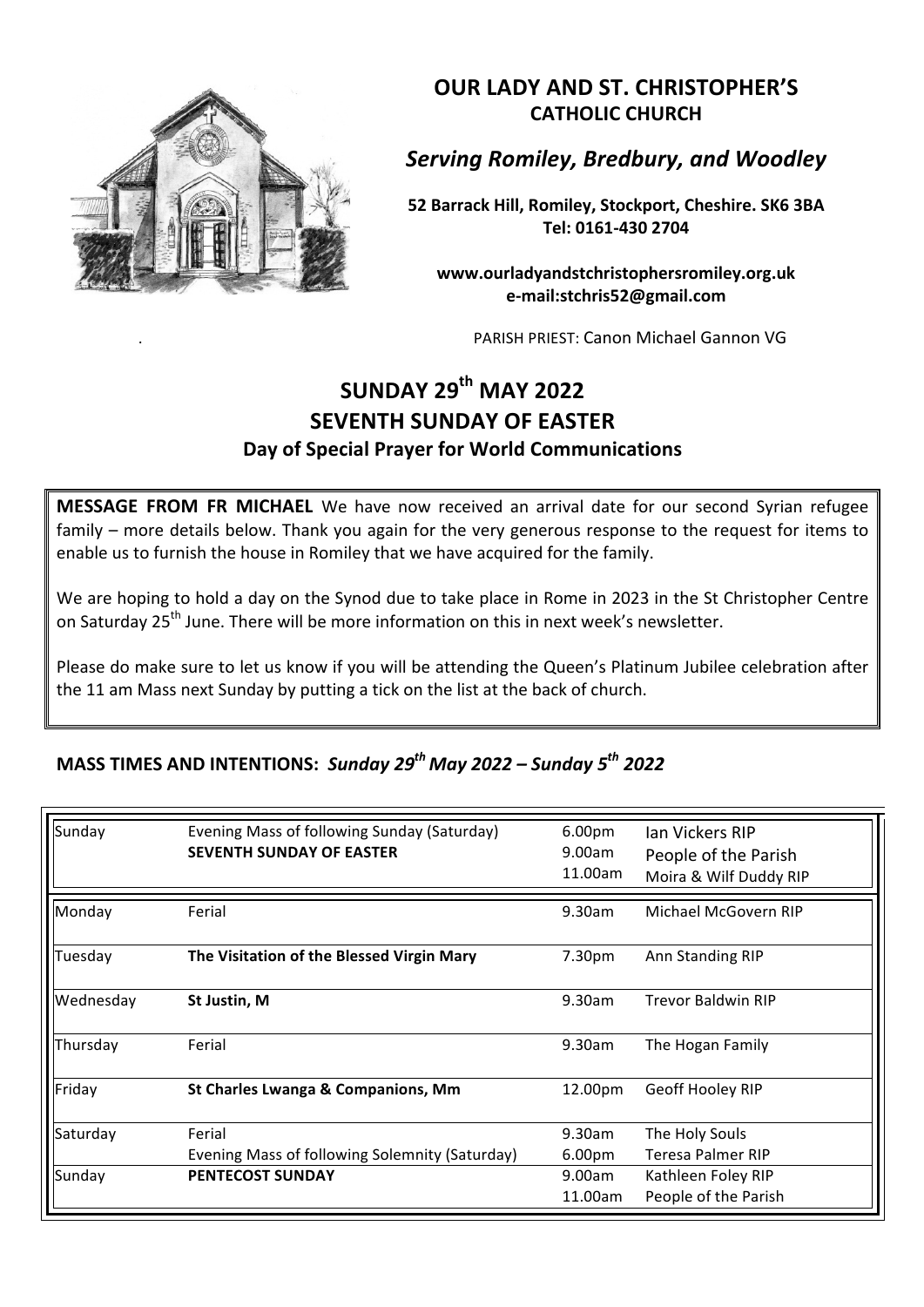**THE SICK AND HOUSEBOUND:** Christine Beswick, Hillary Rustage, Kieran O'Brien, Lionel & Jenny Rawlings, Matthew Norman, Jadar Jones, Michael Christie, Sonia Faure, Wilfred Hartley, Mandy Keane, Joyce Osbourne, Michael O'Sullivan, Bob Parker, Katelyn Reilly, Margaret Smith, Amy Harris, Elizabeth Brown, Bridget Robertson, Valerie Gahan, Marina Hernandez. Joshua Goddard, Eamon Curran, Pat Duggan, Ruth Grace Crosby, Howard Moore, Eileen Bush, Pat Stewart, Sheila Murphy, Kath Longden, Michael Sainsbury, Kathleen Zwierink, Moira McNeill, John Bardsley, Isaac Saed Iqbal, Simon Wright, Margaret Schofield, Margaret Wooliscroft, Winifred Corrigan, Mark Sorrell, Rory Ireland, Samuel Minnis, Brian Murphy, Helen Bridge. We commend them to the prayers of Our Lady & St Christopher.

**RECENTLY DECEASED** Please pray for the happy repose of the souls of Mary O'Donnell and Patrick James Morrall who died recently. May they rest in peace. Please also pray for their families at this time.

**ANNIVERSARIES** Please remember to pray for those whose anniversaries occur at this time: Michael Martin, Mary Waddington, Trevor Baldwin, Margaret Chadwick, Harry Hudson, Catherine Swarbrick, Elizabeth Brierley, Enoch Bradley, Lorraine Gordon, Michael Storan, Mary Gault, Rt Rev Ambrose Moriarty. Charles McKeown, Margaret Mitchell, Patricia Jones.

## **PARISH LIVE STREAM Please go to www.churchservices.tv/romiley**

**SUNDAY READINGS** for Seventh Sunday of Easter: Acts 7: 55-60, Apocalypse 22: 12-14, 16-17, 20, John 17: 20-26.

**SACRAMENT OF RECONCILIATION** Saturday 5.15pm - 5.45pm, Sunday 10.20am - 10.45am. Please allow one minute after the previous penitent has left before entering the confessional.

PLEASE NOTE There will be no 8.15am Mass at Harrytown Catholic High School on Friday due to the half term break.

**MONSIGNOR CHRISTOPHER LIGHTBOUND RIP** Please pray for Monsignor Christopher who died recently. He was ordained in 1955 and served as an assistant priest to Fr Michael Elcock at Our Lady & St Christopher's from 1969 – 1970 before then becoming parish priest of Our Lady of Pity, Greasby, Wirral. He had various parish appointments and was also Vicar General under Bishop Joseph Gray. May he rest in peace.

**HELP NEEDED!!** Parishioners are running an event called "Experience Church" for the children of St Christopher's, which will taker place over two days on Tuesday June  $14<sup>th</sup>$  and Wednesday June  $15<sup>th</sup>$ . The children come over from school a class at a time and circulate in small groups of round five activity stations  $-$  all to do with an aspect of church. Seven groups will be coming over and we would love for as many parishioners as possible to be involved! There are lot of different tasks  $-$  e.g. helping the children with activities on those two days, or helping in the coming weeks to prepare the activity materials (lots of cutting out!!) If you would like to be involved please contact Mary Hostler at maryhostler@hotmail.co.uk or ring 0161 430 3943. Thank you!

**PARISH SAFEGUARDING REPRESENTATIVE** Many of the voluntary roles undertaken within the Parish require a regular DBS check which needs to be updated every 3 years. Several of our Parish volunteers are due an update and Stella Hulley will be contacting these volunteers over the next few weeks to support the re-application procedure.

**THE QUEEN'S PLATINUM JUBILEE CELEBRATION** Sunday 5<sup>th</sup> June from 12 noon. All are welcome to come and celebrate this occasion in the St Christopher Centre......drinks, strawberries, gateaux, etc. Please just tick the sheet at the back of church so that we have an idea of numbers. Names are not required. Thank you.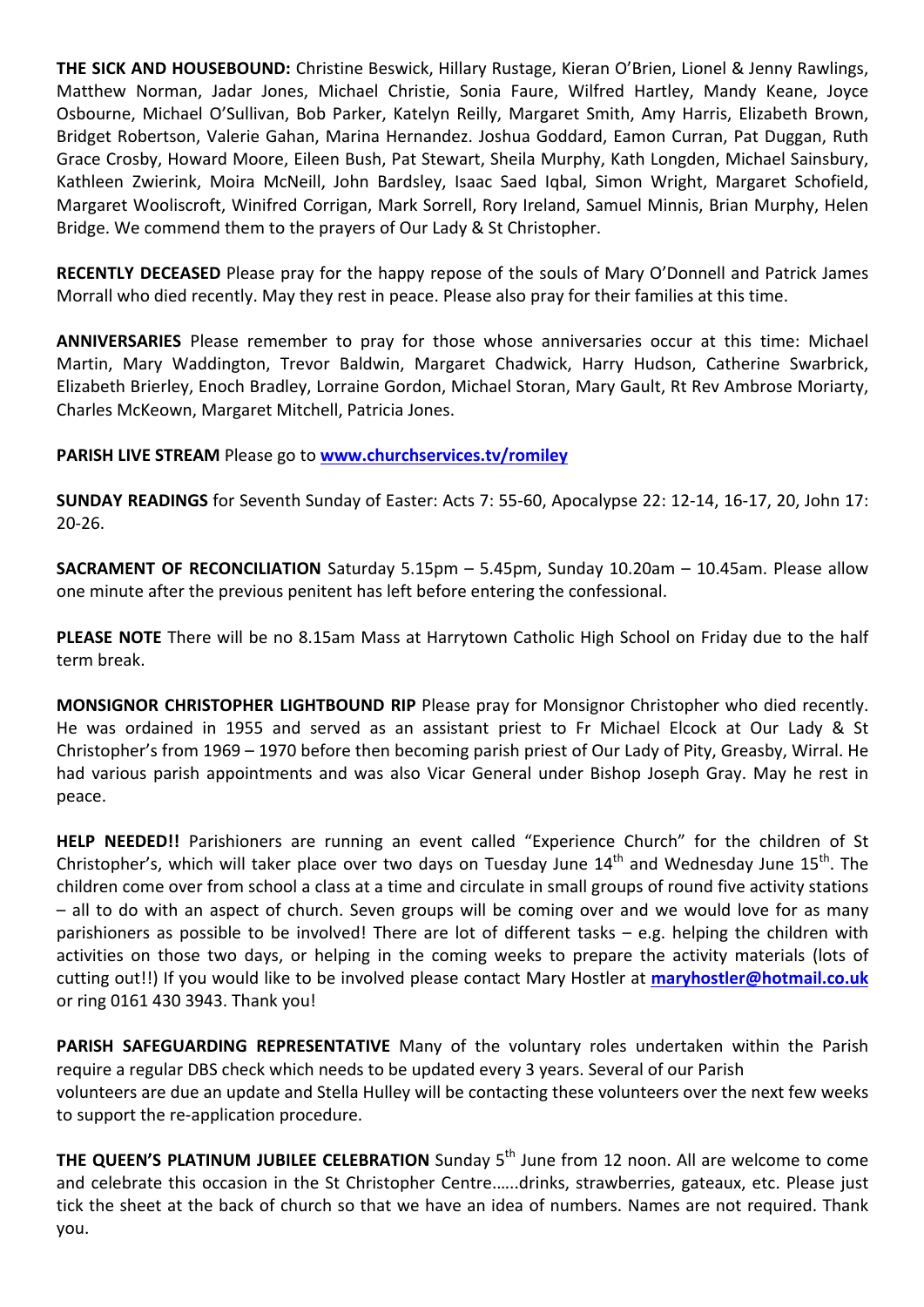**COMMUNITY SPONSORSHIP** In my last update just 2 weeks ago I was able to let you know that the Home Office had signed off and agreed our application. I am even more delighted to let you know we now have a date for the family's arrival which will be mid July. This is a very fast turnaround and is recognition by the Home Office that our parish is a reliable and effective partner capable of welcoming a new family and giving them the best start for a new life here in the UK. Can I please ask that those people who have kindly agreed to donate items for the house bring them to the presbytery in the next few weeks and please pray for the safe arrival of the family? I shall keep you informed of progress and update you again after the family is here with us in Romiley.

**CONTACTLESS GIVING IN THE PARISH** A new **Digital Collection Plate** contactless terminal has been installed near the church entrance for those who would like to make their weekly offering in this way. If you wish to use this method simply choose the amount and tap the reader with your card or insert it if instructed to do so. Dominic Berry & Colette Lennon will be on hand at the Masses this weekend to assist and answer any questions including gift aiding donations.

**LOURDES DIOCESAN YOUTH PILGRIMAGE** The flyer for this is on the noticeboard at the back of church and has also been posted on the parish website.

**FAMILY TREASURE HUNT WITH PRIZES!!** Family treasure hunt (with prizes): Forms are available after Masses this weekend for the self guided treasure hunts, one for Romiley and one for Woodley. These can be done in your own time. Minimum donation £1 each. Please post completed sheets through the presbytery door before Monday 6th June.

**PARISH QUIZ** – 17<sup>th</sup> JUNE, 7.30PM Tickets for the fundraising Parish Quiz are on sale after the weekend Masses. Tickets will be £10 each to include interval sandwiches, snacks, tea & coffee and team prizes. There will also be an opportunity to buy raffle tickets and to enter "Higher or Lower" for a cash prize. Please bring your own refreshments. We will be selling a limited number of tickets compared to previous years to allow mire space in the hall so please buy early! We would welcome any raffle prize donations. Please leave in the small sacristy clearly marked. Many thanks.

**EVERGREENS** - Wednesdays in the St Christopher Centre from 1.30pm - 3.30pm: 1st June Jubilee Afternoon Tea

**ONLINE GIVING TO THE PARISH** For those Parishioners who normally give in the collection (Planned Giving envelopes & cash) at Mass and wish to help the Parish at this time, an online donation page to allow you to donate to the Parish has been added to the Parish website. Please go to: **www.ourladyandstchristophersromiley.org.uk** to see the link.

**SPONSORED WALK** Please could all additional sponsor money be handed in by Monday 6th June. Thank you.

**PARISH FINANCE** Last Sunday's collection £474.70, CAFOD £38. Fr Michael's sponsored walk £1,100. Thank you for your generosity.

**FOOD BANK** Thank you for your continued generous donations to the foodbank. Seven crates and six large carrier bags of groceries and toiletries plus cash donations amounting to £245 ((£60, £50, £40, £40, £20, £20, £10, £5) were delivered to St Mark's last Tuesday. **Tinned sweetcorn and crisps for treats would be welcomed. Thank you.**

The church will be open today, Sunday and on Monday between  $2.00$ pm – 4.00pm for your donations. Cash donations marked "Food Bank" may be posted through the presbytery letterbox.